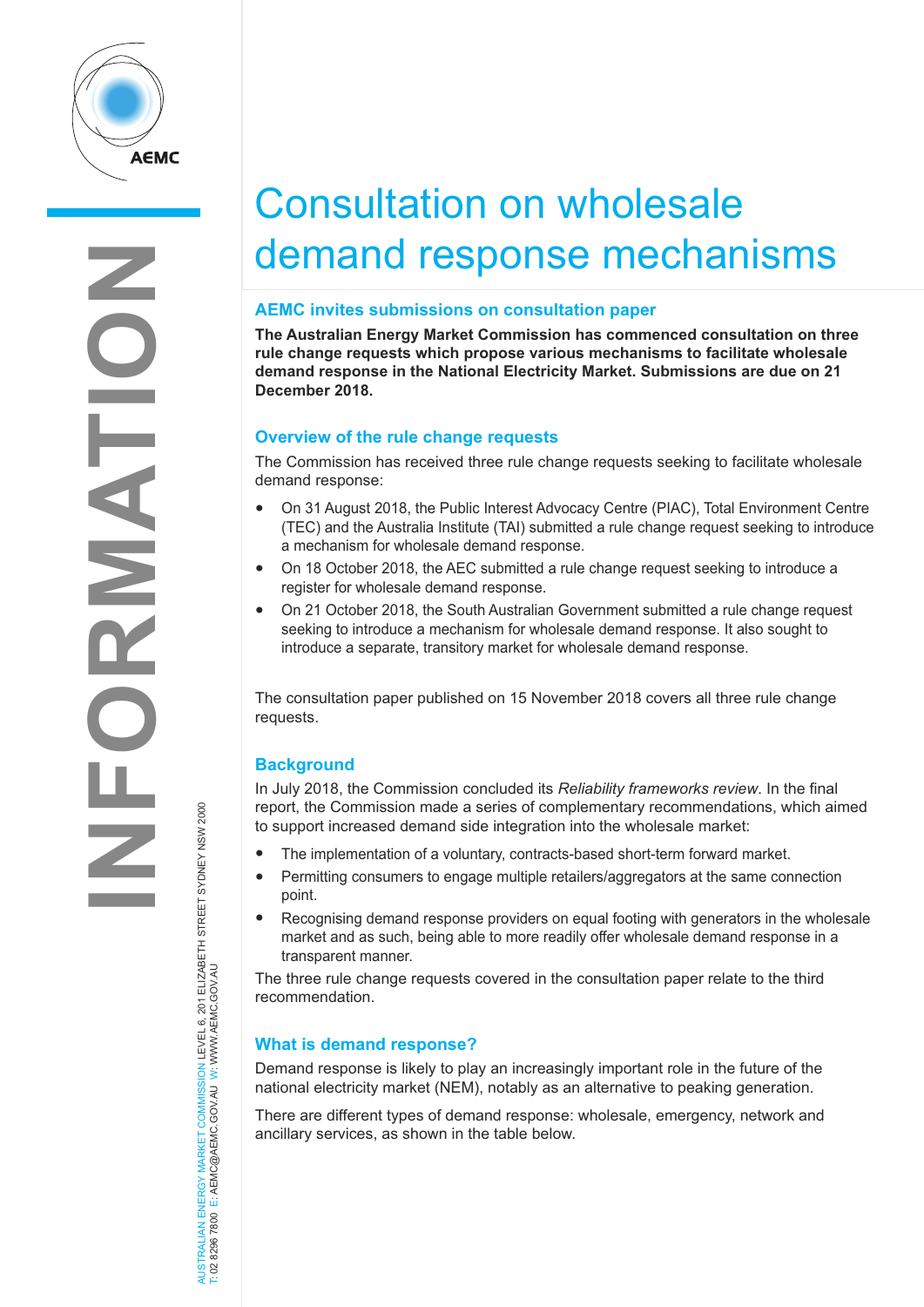| Table 1:<br>Four types of demand response in the NEM |                                                                                                                                                                                                                                                  |                                                                                                                                                                                                                                                            |
|------------------------------------------------------|--------------------------------------------------------------------------------------------------------------------------------------------------------------------------------------------------------------------------------------------------|------------------------------------------------------------------------------------------------------------------------------------------------------------------------------------------------------------------------------------------------------------|
| <b>TYPE</b>                                          | <b>DESCRIPTION</b>                                                                                                                                                                                                                               | <b>CURRENT STATUS</b>                                                                                                                                                                                                                                      |
| Wholesale<br>demand response                         | Demand response used to change the<br>quantity of electricity bought in the<br>wholesale market, which could be used to<br>manage spot price exposure, or to help<br>market participants manage their<br>positions in the contract market.       | Due to the lack of transparency around how<br>much wholesale demand response is<br>currently being utilised, it is difficult to draw<br>firm conclusions about how much demand<br>response is occurring in the NEM, or<br>whether this level is efficient. |
|                                                      |                                                                                                                                                                                                                                                  | Wholesale demand response is the<br>subject of these rule change requests.                                                                                                                                                                                 |
| <b>Ancillary service</b><br>demand response          | Demand response employed for providing<br>ancillary services. For example,<br>responding quickly to brief, unexpected<br>imbalances in supply and demand by<br>participating in the frequency control<br>ancillary service (FCAS) markets.       | Large energy users have used demand<br>response to provide FCAS. Market ancillary<br>service providers (MASPs) can offer<br>customers' loads into FCAS markets.<br>Currently, there are two MASPs using<br>demand response to provide FCAS.                |
| <b>Emergency</b><br>demand response                  | Demand response employed by the<br>system operator during supply<br>emergencies, with the service being<br>centrally dispatched or controlled to avoid<br>involuntary load shedding. This is<br>generally provided by out-of-market<br>reserves. | Demand response can – and currently is –<br>participating in the Reliability and<br>Emergency Reserve Trader (RERT).                                                                                                                                       |
|                                                      |                                                                                                                                                                                                                                                  | The Commission is currently considering<br>ways to enhance the RERT through its<br>consideration of AEMO's rule change<br>request on enhancing the RERT.                                                                                                   |
| Network demand<br>response                           | Demand response employed to help a<br>network business to provide network<br>services to consumers.                                                                                                                                              | The existing regulatory framework provides<br>a number of incentives and obligations for<br>non-network options (including demand<br>response) to be adopted by a network<br>service provider where it is efficient to do so.                              |

### **Issues the rule change requests are seeking to address**

Through these rule change requests, the rule proponents are seeking to address:

- there are various reasons why retailers may not offer demand response products, including that vertical integration may limit a retailer's interest in offering demand response
- the interaction between most consumers and the wholesale market is managed directly by <sup>a</sup> retailer, and so if the retailer doesn't offer a demand response product consumers have no incentive to change their consumption
- difficulties for third party demand response providers in providing demand response products to consumers, either because of commercial barriers to enter the retail market, or difficulties gaining and maintaining the value of wholesale demand response.

In addition, the Commission has outlined a mechanism for compensating consumers in the event of reliability related load shedding. This mechanism is a possible option that may help incentivise an efficient level of demand response and could complement other changes to the regulatory framework to enable consumers to undertake demand response.

Faciliating wholesale demand response has the potential to lower wholesale prices and help manage the supply-demand balance at a lower cost. In order for these benefits to be realised, it is important that demand response is facilitated in the least cost way. The benefits of faciliating demand response needs to be weighed against the associated costs and implications of any mechanism that would be introduced.

#### **Issues for consideration**

The Commission has set out a range of issues for consideration in the consultation paper including:

- the nature and extent of the issues raised in the rule change requests
- the role of baselines in wholesale demand response
- the inclusion of embedded generation and energy storage
- thresholds for participation in <sup>a</sup> wholesale demand response mechanism.

Stakeholders are encouraged to comment on these issues as well as any other aspect of